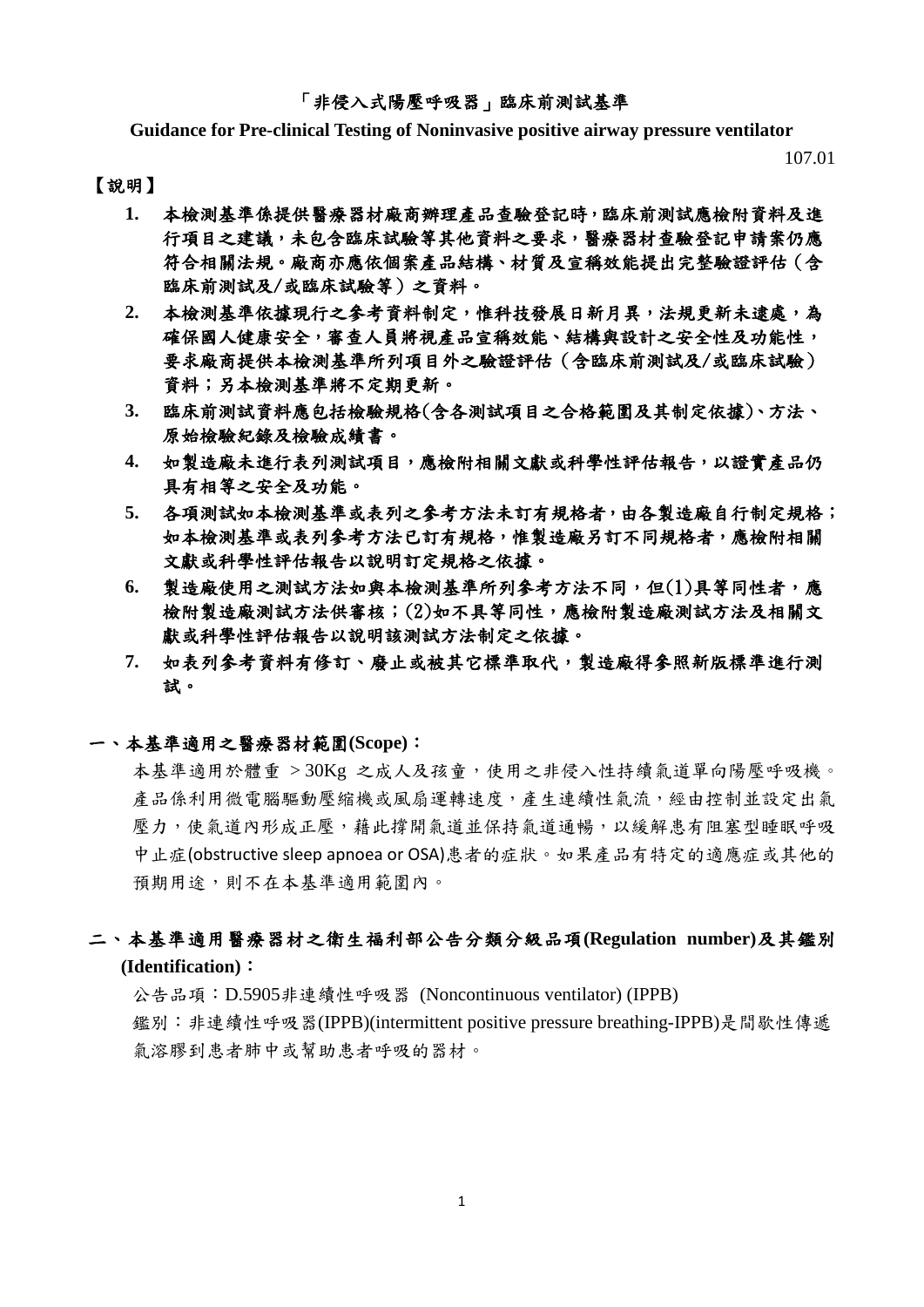## 三、產品規格**(Product specification)**

- 1. 靜態壓力穩定性之準確度(Static pressure stability: long-term Accuracy)
- 2. 動態壓力穩定性之準確度(Dynamic pressure stability: short-term Accuracy)
- 3. 流速流量(flowrate performance),包含最大流量流速(Maximum flow rate)
- 4. 噪音(Noise)
- 5. 患者連接端溫度(Patient connection port temperature)
- 6. 呼吸器管路連接頭(Tubing connectors)與連接頭內徑(Connector Diameter)
- 7. 警報系統(Alarm System)
- 8. 面罩管路接頭(Mask connectors)
- 9. 面罩適用之治療壓力範圍(Therapy pressure)
- 10. 面罩及病患連接端(the patient-connection port)之間阻抗值(resistance)
- 11. 面罩(包含防窒息閥;the anti-asphyxia valve)之吸氣及吐氣阻抗值(inspiratory and expiratory resistance)
- 12. 防窒息閥(the anti-asphyxia valve)打開及關閉之壓力值(The open-to-atmosphere and closed-to-atmosphere pressures)
- 13. 排氣流量(exhaust flow)在適用壓力範圍下之壓力流量曲線圖(the pressure-flow curve)
- 14. 二氧化碳再吸入(CO<sub>2</sub> rebreathing)
- 15. 配件使用及更換說明
- 16. 清潔消毒方式(Clean and disinfection)
- 17. 操作/儲存環境,包括溫度、濕度、高度(如高山、飛機上使用)及其他建議之環境管控 要求等。

|                          | 四、安全性及功能性試驗資料(Safety and performance data)            |                                    |  |
|--------------------------|-------------------------------------------------------|------------------------------------|--|
| 項目規格                     | 需求及/或應進行測試                                            | 參考方法                               |  |
| 1. 電性安全試驗                | 產品於搬運、儲存、安裝、依照製造廠提供的使用手冊操作                            | IEC 60601-1:2005/ Amd              |  |
| (Electrical Safety test) | (包括待機狀態)及維修時,如所有防護危害的設備皆完                             | 1:2012/Cor 1:2014 <sup>(1)</sup>   |  |
|                          | 整,或單一防護危害的設備失效,或發生單一的外在反常情                            |                                    |  |
|                          | 形時,產品不得對病人或其餘人員、動物、周圍環境等產生                            |                                    |  |
|                          | 危害(即潛在不利的影響)。                                         |                                    |  |
| 2. 電磁相容性試驗               | 產品不得放射出可能影響無線電設備或其他儀器基本性能                             | IEC 60601-1-2(2014) <sup>(2)</sup> |  |
| (Electromagnetic         | 的電磁干擾,且不得受外界電磁干擾的影響而偏離其基本性                            |                                    |  |
| compatibility test)      | 能。                                                    |                                    |  |
| 3.生物相容性試驗                | 與人體皮膚接觸部位須進行下列試驗:                                     | ISO 10993-1:2009/Cor               |  |
| (Biocompatibility)       | (1) 細胞毒性(Cytotoxicity)                                | $1:2010^{(3)}$                     |  |
| Test)                    | (2) 過敏試驗(Sensitization)                               | ISO 10993-3 $(2014)^{(4)}$         |  |
|                          | (3) 刺激(Irritation) 或皮內刺激試驗(Intracutaneous reactivity) | ISO 10993-5(2009) <sup>(5)</sup>   |  |
|                          | 如與人體鼻腔或嘴巴黏膜接觸部位,須額外進行以下試驗或                            | ISO10993-6(2016) <sup>(6)</sup>    |  |
|                          | 評估:                                                   | ISO 10993-10 $(2010)^{(7)}$        |  |
|                          | (4) 基因毒性(Genotoxicity)                                | ISO10993-11(2017) <sup>(8)</sup>   |  |
|                          | (5) 亞急性及亞慢性毒性試驗(Subacute and Subchronic               | ISO 10993-12 $(2012)^{(9)}$        |  |
|                          | Toxicity)                                             | ISO 18562-1:2017 <sup>(10)</sup>   |  |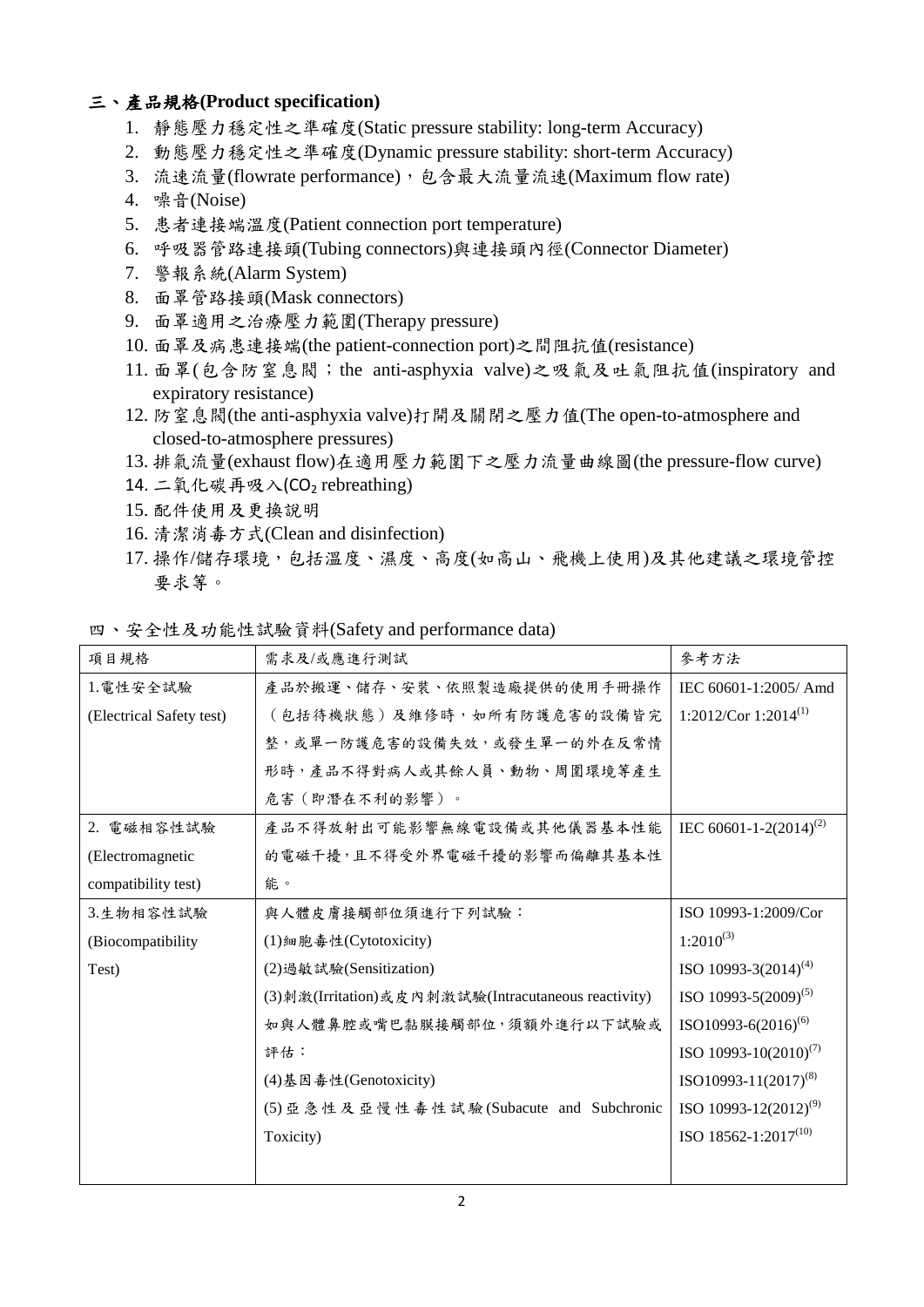| 若為軟體控制之產品,須進行軟體確效試驗。                         | IEC 62304(2006) <sup>(11)</sup>                                                                                                                                                                                                                                                                                                                                                                                                                                                                                                                                                                                                                                                |
|----------------------------------------------|--------------------------------------------------------------------------------------------------------------------------------------------------------------------------------------------------------------------------------------------------------------------------------------------------------------------------------------------------------------------------------------------------------------------------------------------------------------------------------------------------------------------------------------------------------------------------------------------------------------------------------------------------------------------------------|
|                                              | FDA Guidance(2002) <sup>(12)</sup>                                                                                                                                                                                                                                                                                                                                                                                                                                                                                                                                                                                                                                             |
|                                              | FDA Guidance $(2005)^{(13)}$                                                                                                                                                                                                                                                                                                                                                                                                                                                                                                                                                                                                                                                   |
| (1) 靜態壓力穩定性之準確度(Stability of static airway   | ISO 80601-2-70(2015) <sup>(14)</sup>                                                                                                                                                                                                                                                                                                                                                                                                                                                                                                                                                                                                                                           |
|                                              | IEC 60601-1-8(2006) <sup>(15)</sup>                                                                                                                                                                                                                                                                                                                                                                                                                                                                                                                                                                                                                                            |
| pressure accuracy: short-term accuracy)      | ISO 5356-1(2015) <sup>(16)</sup>                                                                                                                                                                                                                                                                                                                                                                                                                                                                                                                                                                                                                                               |
| (3) 流速流量(flowrate performance), 包含最大流量流速     | ISO 5356-2(2012) <sup>(17)</sup>                                                                                                                                                                                                                                                                                                                                                                                                                                                                                                                                                                                                                                               |
|                                              |                                                                                                                                                                                                                                                                                                                                                                                                                                                                                                                                                                                                                                                                                |
|                                              |                                                                                                                                                                                                                                                                                                                                                                                                                                                                                                                                                                                                                                                                                |
|                                              |                                                                                                                                                                                                                                                                                                                                                                                                                                                                                                                                                                                                                                                                                |
|                                              |                                                                                                                                                                                                                                                                                                                                                                                                                                                                                                                                                                                                                                                                                |
| (7) 氣道壓力量測(Measurement of airway pressure)   |                                                                                                                                                                                                                                                                                                                                                                                                                                                                                                                                                                                                                                                                                |
| (8) 保護氣道壓力(airway pressure)不超過極限值之裝置         |                                                                                                                                                                                                                                                                                                                                                                                                                                                                                                                                                                                                                                                                                |
| (9) 管路連接頭(Tubing connectors)與連接頭內徑(Connector |                                                                                                                                                                                                                                                                                                                                                                                                                                                                                                                                                                                                                                                                                |
| Diameter)                                    |                                                                                                                                                                                                                                                                                                                                                                                                                                                                                                                                                                                                                                                                                |
| (10) 警報系統(Alarm System)                      |                                                                                                                                                                                                                                                                                                                                                                                                                                                                                                                                                                                                                                                                                |
| (11) 清潔、消毒測試(Cleaning、Disinfection)          |                                                                                                                                                                                                                                                                                                                                                                                                                                                                                                                                                                                                                                                                                |
| (1) 面罩管路圓錐接頭(Mask connectors)                | ISO 17510(2015) <sup>(18)</sup>                                                                                                                                                                                                                                                                                                                                                                                                                                                                                                                                                                                                                                                |
|                                              | ISO 5356-1(2015)                                                                                                                                                                                                                                                                                                                                                                                                                                                                                                                                                                                                                                                               |
|                                              |                                                                                                                                                                                                                                                                                                                                                                                                                                                                                                                                                                                                                                                                                |
|                                              | ISO 5356-2(2012)                                                                                                                                                                                                                                                                                                                                                                                                                                                                                                                                                                                                                                                               |
|                                              |                                                                                                                                                                                                                                                                                                                                                                                                                                                                                                                                                                                                                                                                                |
|                                              |                                                                                                                                                                                                                                                                                                                                                                                                                                                                                                                                                                                                                                                                                |
|                                              |                                                                                                                                                                                                                                                                                                                                                                                                                                                                                                                                                                                                                                                                                |
|                                              |                                                                                                                                                                                                                                                                                                                                                                                                                                                                                                                                                                                                                                                                                |
|                                              |                                                                                                                                                                                                                                                                                                                                                                                                                                                                                                                                                                                                                                                                                |
|                                              |                                                                                                                                                                                                                                                                                                                                                                                                                                                                                                                                                                                                                                                                                |
|                                              |                                                                                                                                                                                                                                                                                                                                                                                                                                                                                                                                                                                                                                                                                |
|                                              | pressure accuracy : long-term accuracy)<br>(2) 動態壓力穩定性之準確度(Stability of dynamic airway<br>(Maximum flow rate)<br>(4) 可聽見聲響(audible acoustic energy)<br>(5) 患者連接端温度(Patient connection port temperature)<br>(6) 氣體通道(gas pathway) 溶出物質評估(leaching or<br>leaking)<br>(2) 面罩及病患連接端(the patient-connection port)之間阻抗<br>值(resistance)<br>(3) 面罩含防窒息閥(the anti-asphyxia valve)之吸氣及吐氣<br>阻抗值(inspiratory and expiratory resistance)<br>(4) 防窒息閥打開及關閉之壓力值(The open-to-atmosphere<br>and closed-to-atmosphere pressures)<br>(5) 排氣流量(exhaust flow)在適用壓力範圍下之壓力流量曲<br>線圖(the pressure-flow curve)<br>(6) 二氧化碳再吸入(CO2 rebreathing)<br>(7) 噪音(Noise)<br>(8) 清潔、消毒測試(Cleaning、Disinfection) |

# 五、參考文獻 (References)

- 1. IEC 60601-1:2005/AMD1: 2012/COR1:2014 Medical electrical equipment Part 1: General requirements for basic safety and essential performance.
- 2. IEC 60601-1-2:2014 Medical electrical equipment Part 1-2: General requirements for basic safety and essential performance - Collateral standard: Electromagnetic disturbances - Requirements and tests.
- 3. ISO 10993-1:2009/Cor 1:2010 Biological evaluation of medical devices -- Part 1: Evaluation and testing within a risk management process.
- 4. ISO 10993-3: Biological evaluation of medical devices -- Part 3: Tests for genotoxicity, carcinogenicity and reproductive toxicity. (2014)
- 5. ISO 10993-5: Biological evaluation of medical devices -- Part 5:Tests for in vitro cytotoxicity. (2009)
- 6. ISO 10993-6: Biological evaluation of medical devices -- Part 6: Tests for local effects after implantation. (2016)
- 7. ISO 10993-10: Biological evaluation of medical devices -- Part 10:Tests for irritation and skin sensitization. (2010)